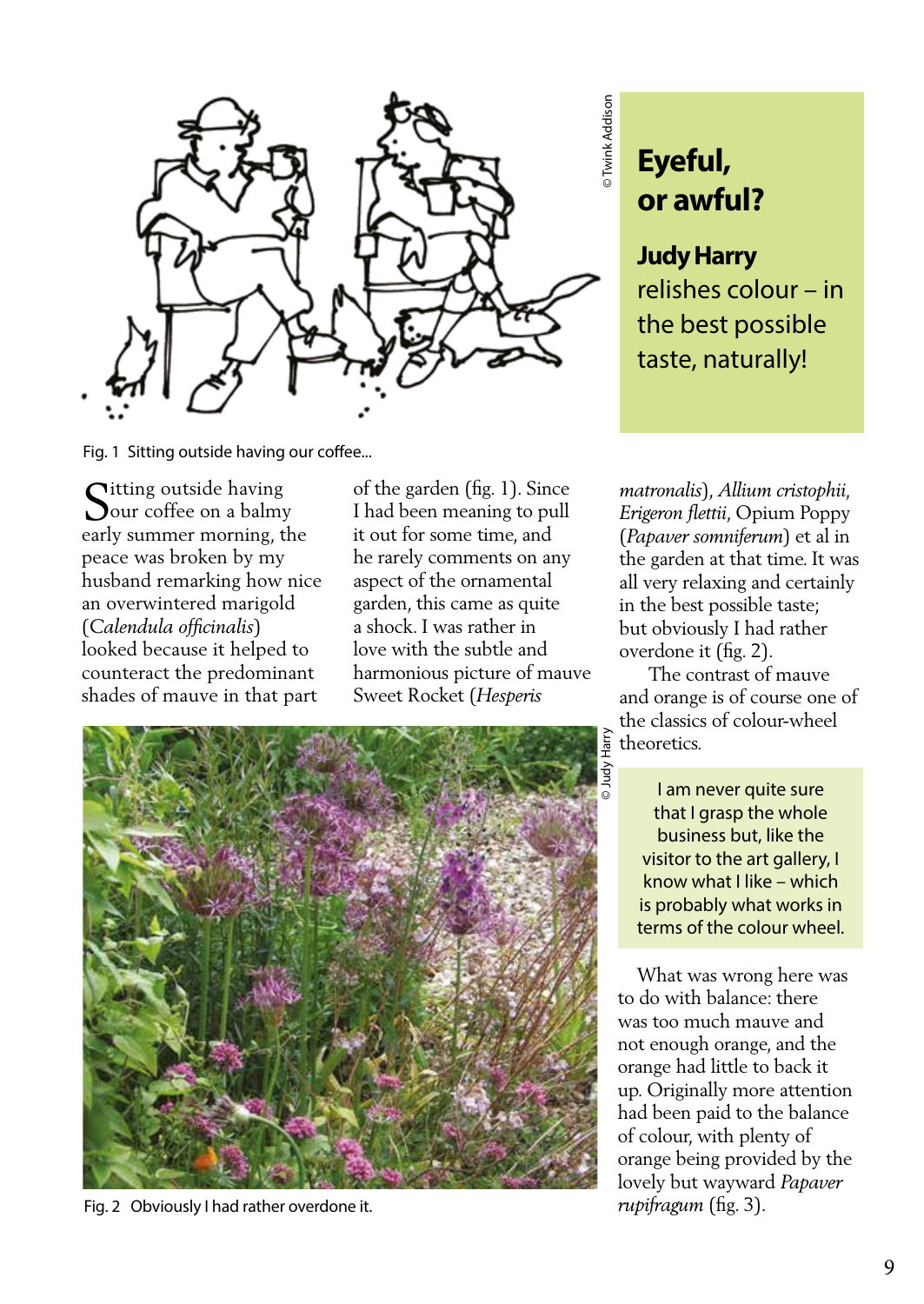

This seeds freely, but as is often the way with freeseeders, having once lived in a spot, it moves on to somewhere fresh; thankfully a healthy specimen has since reappeared in the right spot. Then at the AGM Lecture Day I spied a tiny plant of the double, burnt-apricot *Helianthemum* 'Ilna's Master' on the Nottingham Group's plant stall and it was bought and carefully added. It was a new entry in the 2006/7 *Plant Finder* but is now not listed and is scarce enough to have been offered in Plant Heritage's Plant Exchange Scheme. Just the sort of plant to get a Hardy Planter excited! (fig 4.)

 Imagine my joy when at the West Yorkshire Group Biennial Lecture Day I spied a big potful of *Geum* 'Totally Tangerine' (fig. 5) to back it up. This is much subtler than its name suggests, bearing orange-washed gold flowers all summer long. Going to these lecture days is such a rewarding pastime! The newcomers should be set off nicely by an established everbronze *Carex* under which one year a pheasant brooded a clutch of eggs. I hadn't realised what was going on until, weeding very close to the spot, out of the corner of my eye I saw the clump of fine bronze foliage appear to get up and hurry away (fig. 6). Thankfully she came back and brought up her chicks. Let's hope my endeavours are as successful.

 Many years ago I had enormous fun planting up a 'hot', west-facing border, where rich red, scarlet and orange were anchored by some dark-foliaged shrubs. At the time it was regarded as being a bit radical; now

Twink Addison © Twink Addison



Fig. 3 The lovely but wayward *Papaver rupifragum*.<br>Fig. 3 The lovely but wayward *Papaver rupifragum*. The sort of planter excited! Hardy Planter excited!

it's almost a cliché, but I like it.

> Bold colours are in fact well represented in the garden. So it was that I was able to gather, in the third week of November 2014, a gloriously incendiary jugful. This was thanks in part to the very mild autumn, but also to my efforts in adding more rich reds to the original planting.

 Among the reds was *Gaillardia* x *grandiflora*  'Burgunder' (fig. 7), mailordered in a fit of recklessness several years ago which started the process of rejuvenating this border. Although not exactly true to the colourful catalogue description (some of the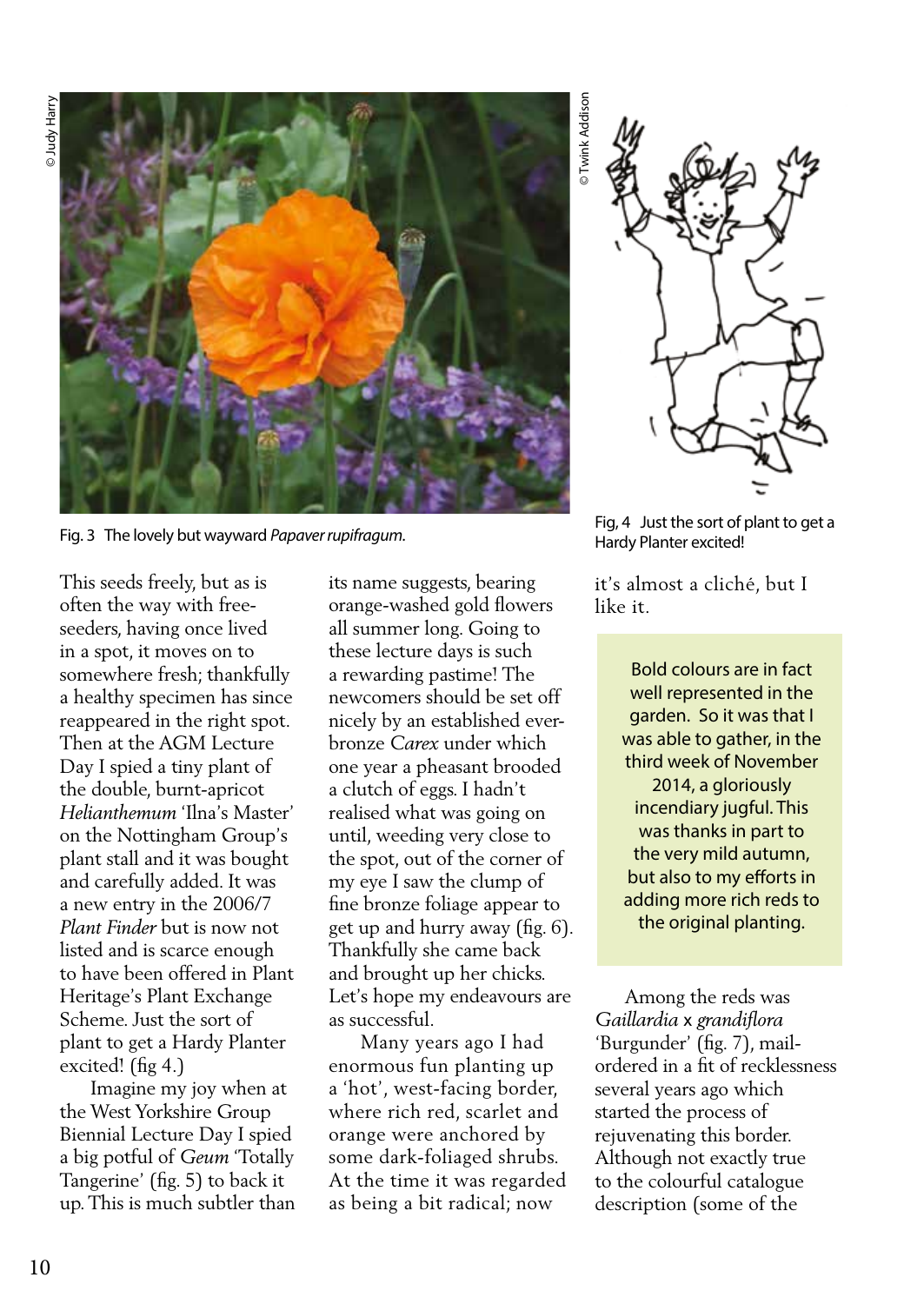plants are *G.* x *grandiflora* 'Kobold'), they have nevertheless proved to be more or less perennial and they produce masses of flowers, which of course make very good cut flowers, well into the autumn. Their seedheads are also very appealing.

 I had seen a photo of *Rosa* 'Hot Chocolate' (fig. 8) in another catalogue and, finding the subtle browny-red flowers absolutely irresistible, with uncharacteristic liberality I bought and planted it. Nearby is a plant of the shrubby *Salvia* 'Royal Bumble', originating from the Netherlands and given to me by a generous friend; it has proved to be a compact and non-stop summer bloomer. All the shrubby ones I have seem to overwinter, but I do make sure to have back-up plants under cover<sup>1</sup>. The 2014 Pulmonaria Group Day visit to Norwell Nurseries provided me with an opportunity to buy *Alstroemeria* 'Tanya'2 (fig. 9). This is one of the taller varieties from Parigo's nursery near Chichester, and in its first season it flowered for weeks and cut well. The tomato-red flowers on metre-tall stems have a slight wash of raspberry which gives them great depth. Thanks to the mild weather, they were all still in flower when the bronze-red first flowers of *Chrysanthemum*  'Chelsea Physic Garden' (fig. 10) reached their peak, the chrysanthemum flowers both redder and fuller than I'd ever remembered them.



Fig. 5 A clump of fine bronze foliage got up and hurried away...



Fig. 6 Working on the colour balance: *Geum* 'Totally Tangerine' with temporary support from an annual, *Ursinia calenduliflora.*



Judy Harr

<sup>1</sup> It is easy to become addicted to these rewarding plants. Visit www.dysonsalvias.com if you dare, to see the range offered by William Dyson at his nursery in the grounds of Great Comp gardens.

<sup>2</sup> I was gratified to hear the respected plantswoman Helen Dillon make a case for alstroemerias.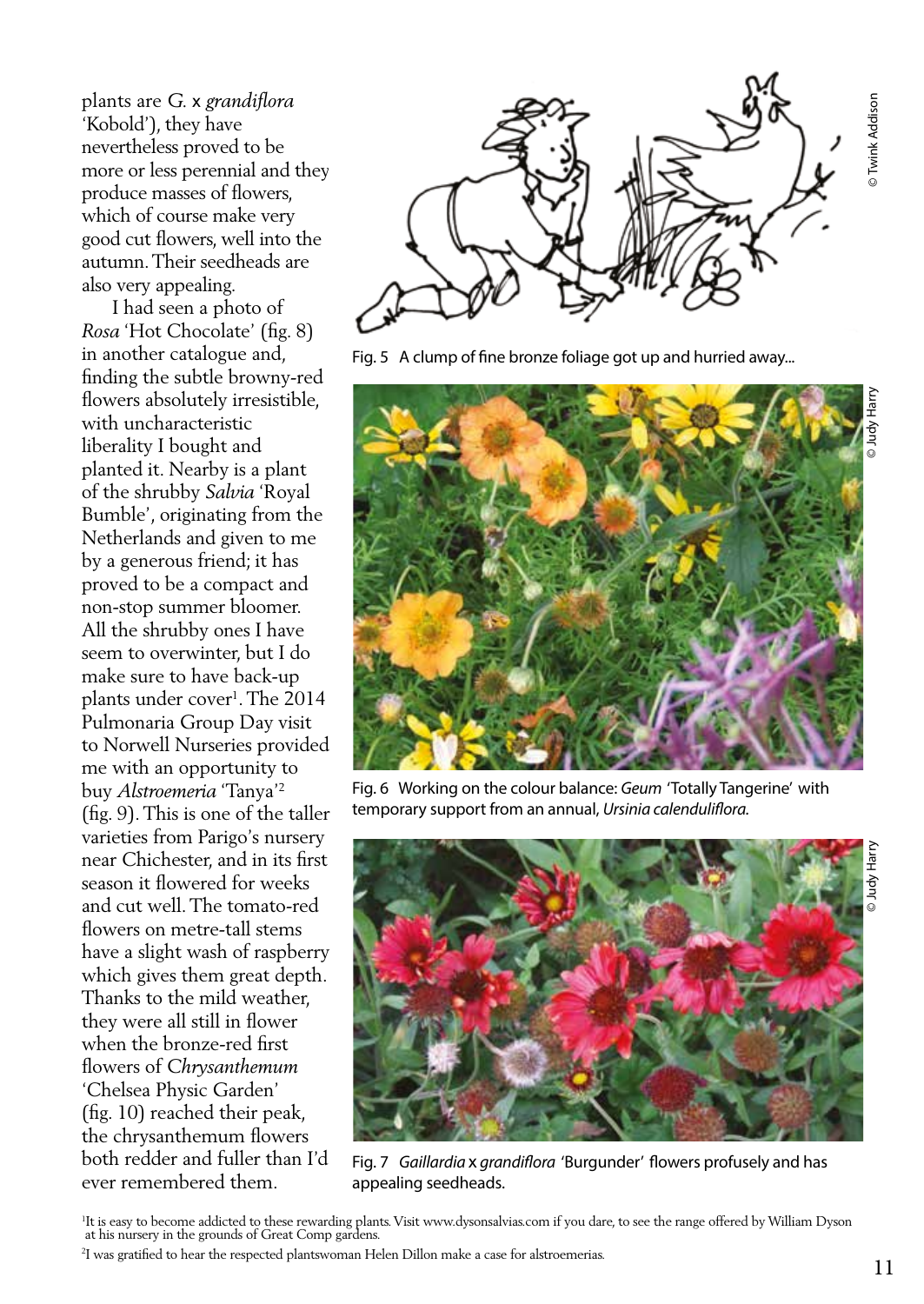

Fig. 8 The delicious rose 'Hot Chocolate' was irresistible.



Fig. 9 *Alstroemeria* 'Tanya' flaunting her colours with Opium Poppy back-up.





Fig. 10 Late-flowering plants like the very hardy *Chrysanthemum* 'Chelsea Physic Garden' are just getting into their stride in late October/November.

 The whole bunch was topped off with the magnificent split-open seed pods of *Iris foetidissima* and big red hips from *Rosa* 'White Cockade' (fig. 11). This very reliable, clean-white-flowered climber always fruits well, extending its season of interest until I prune it in early spring.

Interestingly, pruning in 2015 revealed that there were hips on roses I had never seen bearing fruit before. This was a great bonus, because in recent years I have taken to saving them, either hanging them up in a bunch somewhere or putting them in a pot outside as 'an arrangement'. Originally

I had some hazy idea that the birds would appreciate my thrifty attitude, but in reality it is me who enjoys the hips' persistence.

 Earlier in the season in this border there are several crocosmias, starting with the old favourite 'Lucifer'. They would all do better if conditions in this west-facing border were damper but the leaky hose, fed from a water butt, doesn't really moisten the soil enough. I was afraid when I put a gift of *Euphorbia griffithii* 'Fireglow' here that it too would find it too dry for comfort. But it has established well, and if its spreading tendencies are curbed a little it won't be altogether a bad thing.

 I would love to have some bold patches of scarlet *Monarda* in this border, but experience suggests that conditions are probably not consistently moist enough to keep mildew away. However, having read on the internet that the red *M.* 'Jacob Cline' was resistant to mildew, when I saw a wonderful potful of this variety on a stall at the Annual Lecture Day it had to be bought<sup>3</sup>. I would also like to think that some of the subtle red yarrows (*Achillea*) could be added; the lack of moisture ought to suit them wonderfully. I still carry in my mind's eye a planting of *A. millefolium* 'Red Velvet' growing amongst *Deschampsia cespitosa* 'Goldtau' at Harlow Carr (fig. 12), but experience has shown that while the lack of

1 As soon as I'd bought this plant, the first person I met said that hers got mildew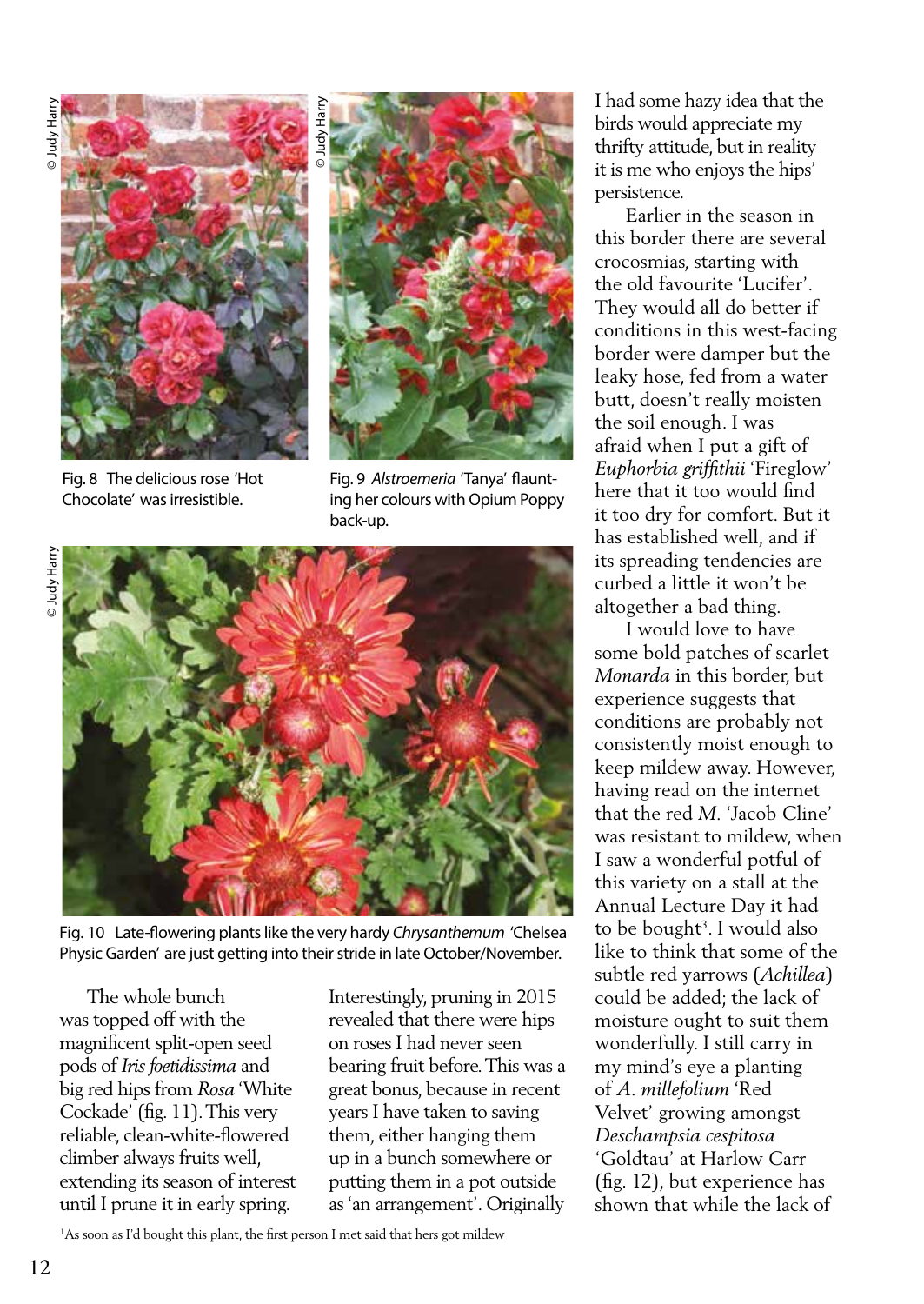moisture in my soil might be right, it is really too heavy to suit yarrows. They inevitably fade away, which is frustrating.

 At the front of this border, lolling over the path, is a bright orange-red *Helianthemum* 'Henfield Brilliant' and its neighbour the later-flowering *Zauschneria californica*  'Dublin' (fig. 13) . They loll because, as usual, I planted them much too near the front so that they cover half the path. Both must like being in the sucked-dry soil in front of a well-established *Berberis thunbergii* f. *atropurpurea*  'Helmond Pillar'. More dark foliage is provided by *Physocarpus opulifolius*  'Diabolo', whose berries also provide red colouring on mature flowering stems.



Fig. 11 This healthy climber *Rosa* 'White Cockade' gives pleasure later with huge persistent scarlet hips.



Fig. 12 . I would love to be able to achieve this combination of *Achillea millefolium* 'Red Velvet' with *Deschampsia cespitosa* 'Goldtau'.

© Judy HarryuneH Ypnr

Fig. 13 Revelling in a baked and sunny situation, *Zauschneria californica* 'Dublin' is a useful latesummer-flowering plant.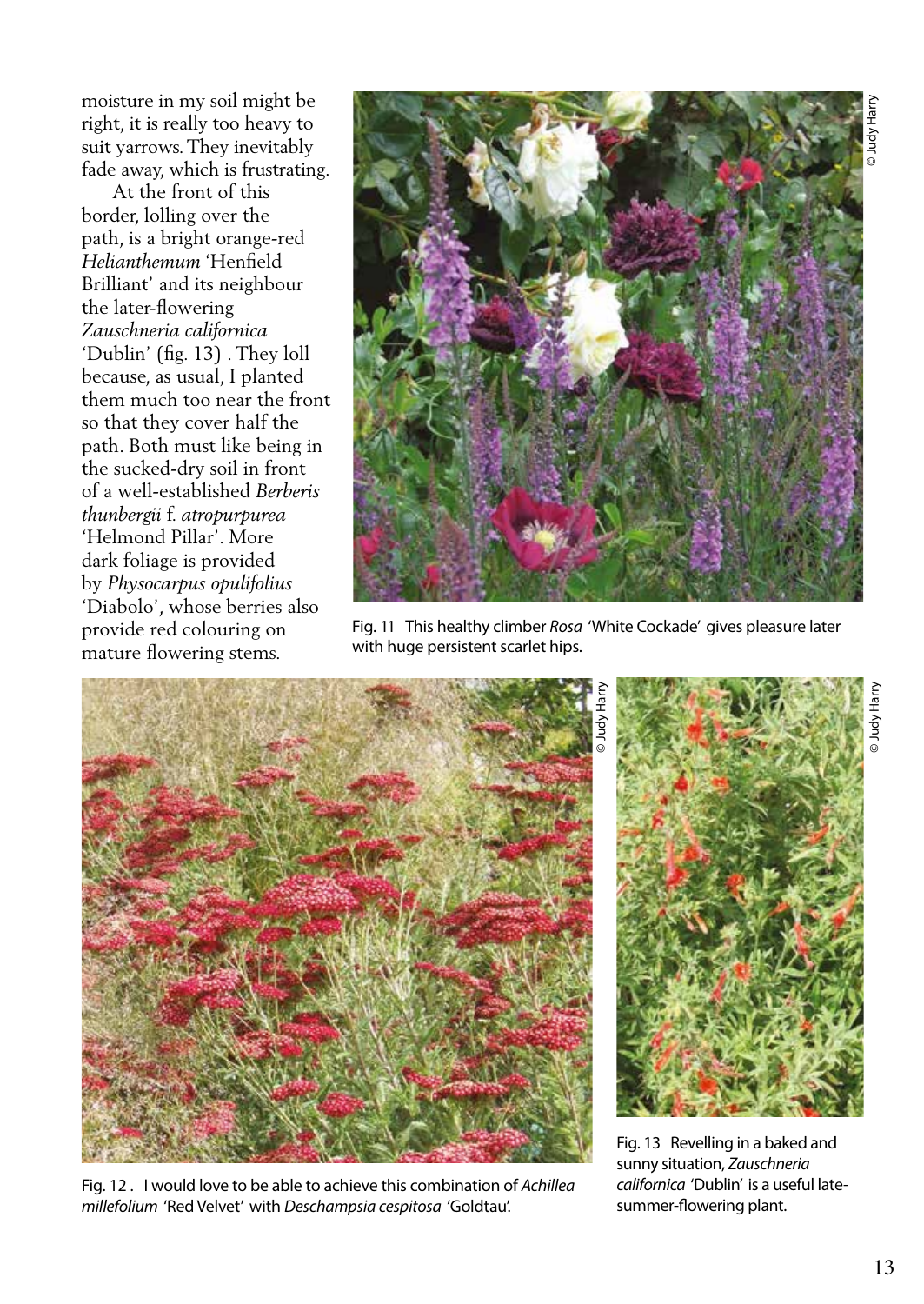

Fig. 14 *Tulipa* 'Ballerina' partnered by the glossy stands of Dyer 's Weld, *Reseda luteola.* 

If hard-pruned each year, of course, this shrub becomes primarily a foliage plant. Which is how *Sambucus nigra* f. *porphyrophylla* 'Eva' is treated here, so that it produces a metre-tall fountain of intricate and very shiny black foliage.

 Over the years I have planted tulips in this border, especially rich red- and orangeflowered varieties, among which I think the scented lilyflowered 'Ballerina' is probably my favourite (fig. 14); happily it flowers just as *Geum rivale*  'Marmalade' (fig. 15) is opening its nodding blooms. By one of the laws of illogicality, the fact that the soil here is too dry for *Crocosmia* strangely does not make it the sort of place where tulips persist. However, I have noticed that elsewhere in the

garden the one spot where very-long-established bulbs of Tulipa 'Apeldoorn' continue to produce their brilliant scarlet, yellow-and-black-centred flowers is in the bare, dry soil right next to the trunk of a tree. Elsewhere, the heavy cover of foliage, and probably careless prodding with a border fork (fig. 16), has led to their dying out almost entirely. So it was with great interest that I heard Kevin Hughes, in a talk on bulbs, say that tulips will do really well planted on the south side of trees and shrubs, even leylandii hedges, where the soil is dry and baked. He also said, which made us all sit up, that the best time to plant tulips is in January, as the bulbs will establish better, be less affected by late frosts and be generally healthier (fig. 17).

© Twink Addison

© Judy Harry



Fig. 15 The *rivale* type *Geum*  'Marmalade ' has been a reliable late-spring performer for me for years.

I immediately regretted passing by the bins of reduced tulip bulbs at the garden centre only a few days before his talk.

 It also made me realise that the tulips I had planted the previous autumn at what I thought was 'the right time' had probably been consigned to a less than ideal regime.



Fig. 16 Careless prodding with the border fork.